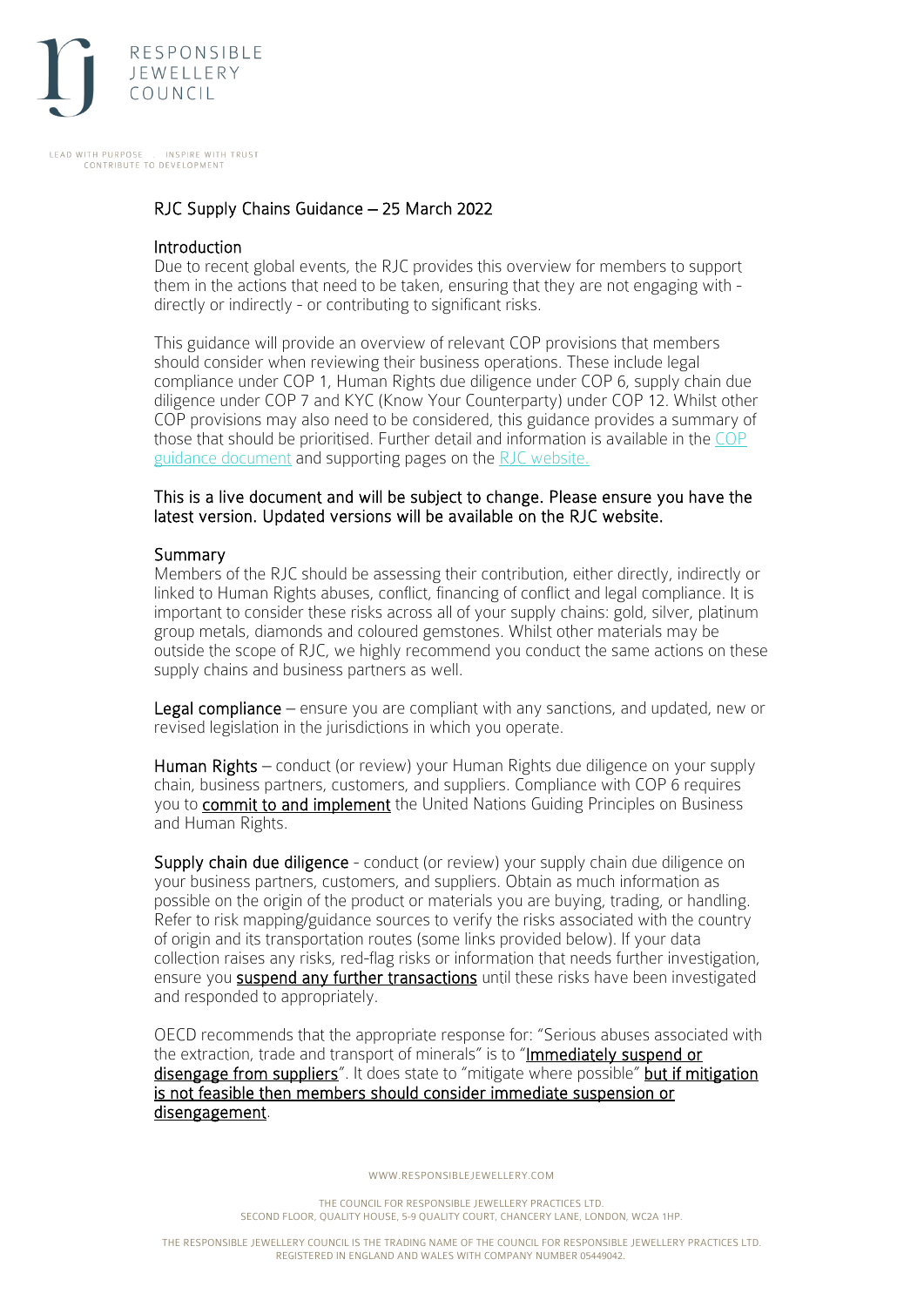KYC Know Your Counterparty – Verify or review the KYC records you hold for your business partners, suppliers, customers or other significant stakeholders; this includes beneficial ownership. Consult sanctions lists for individuals, organisations, and governmental institutions throughout as many of your supply chain and business partner companies as possible. The results of this action should be incorporated into your risk assessments for Human Rights and supply chain due diligence.

# COP Provisions:

## COP 1: legal compliance – "Members shall have systems in place that maintain awareness of, and ensure compliance with, applicable law."

Members are required to follow any government/international legislation requiring the sourcing of materials that are directly/indirectly contributing to conflict or having business relationships with companies that are directly/indirectly related to conflict or Human Rights abuses.

Use your legal register to assess current legal obligations and ensure compliance against any existing or updated legal requirements.

If members rely on external legal support, contact them asking to ensure that you and your business operations are not subject to any additional requirements and if you are, ensure you are complying with these requirements.

# Checklist:

- Has your government or any government in jurisdictions in which you operate placed any sanctions, restrictions, or additional legislation that would require you to review your business operations?
- If government(s) have placed sanctions, restrictions, or additional legislation, have you assessed the impact on your operations?
- Ensure you have documented the legal review conducted, with outcomes and next steps.
- Document the actions taken as per the outcome of the legal review. When undergoing your next COP audit, you will need to demonstrate to the auditor what actions, steps and on-going procedures were taken to ensure legal compliance.

# Resources:

- Check your government bodies for applicable legislation, sanctions, and requirements.
- Check with trade associations for guidance provided on legal compliance, such as [JVC](https://jvclegal.org/) (US jurisdiction).
- Review international databases such as ILO's [NATLEX](https://www.ilo.org/dyn/natlex/natlex4.home) which is a database of national labour, social security and related Human Rights legislation.
- RJC provides a risk assessment toolkit that can be used to demonstrate the work done to ensure legal compliance: [toolkit](https://www.responsiblejewellery.com/wp-content/uploads/RJC_Risk_Assessment_Toolkit-1.zip?_ga=2.196486703.228443972.1646903534-1241297284.1643368648)

EU -- [https://www.consilium.europa.eu/en/policies/sanctions/restrictive-measures](https://www.consilium.europa.eu/en/policies/sanctions/restrictive-measures-ukraine-crisis/)[ukraine-crisis/](https://www.consilium.europa.eu/en/policies/sanctions/restrictive-measures-ukraine-crisis/)

UK -- [https://www.gov.uk/government/collections/uk-sanctions-on-russia & 24](https://www.gov.uk/government/collections/uk-sanctions-on-russia%20&%2024%20March%202022%20Update)  [March 2022 Update](https://www.gov.uk/government/collections/uk-sanctions-on-russia%20&%2024%20March%202022%20Update)

US -- [https://home.treasury.gov/policy-issues/financial-sanctions/sanctions-](https://home.treasury.gov/policy-issues/financial-sanctions/sanctions-programs-and-country-information/russian-harmful-foreign-activities-sanctions)

WWW.RESPONSIBLEJEWELLERY.COM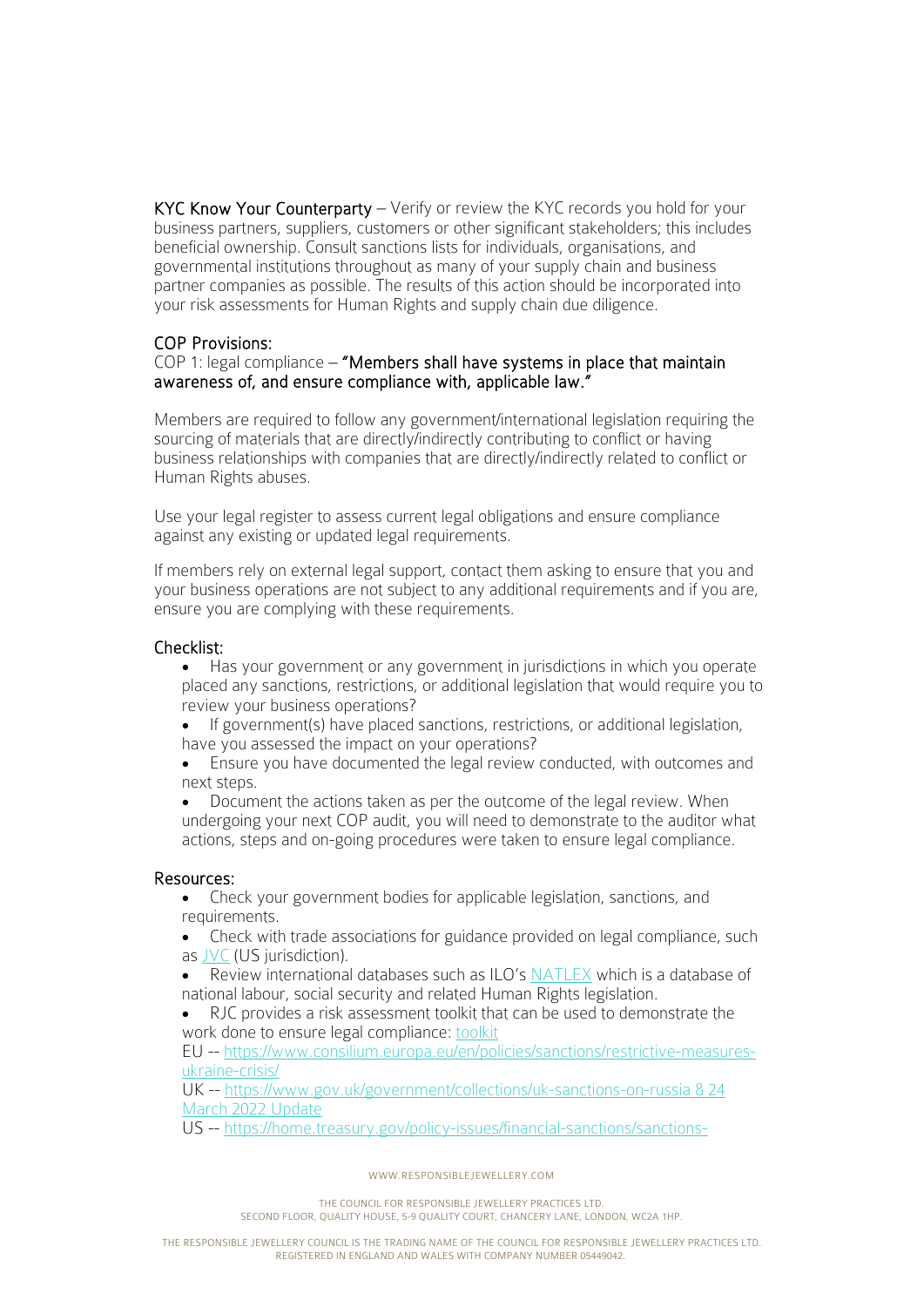[programs-and-country-information/russian-harmful-foreign-activities-sanctions](https://home.treasury.gov/policy-issues/financial-sanctions/sanctions-programs-and-country-information/russian-harmful-foreign-activities-sanctions) & <https://home.treasury.gov/policy-issues/financial-sanctions/faq/added/2022-03-11> Canada --<https://laws-lois.justice.gc.ca/eng/acts/s-14.5/index.html> Switzerland -- [https://www.admin.ch/gov/en/start/documentation/media](https://www.admin.ch/gov/en/start/documentation/media-releases.msg-id-87386.html)[releases.msg-id-87386.html](https://www.admin.ch/gov/en/start/documentation/media-releases.msg-id-87386.html) Japan --<https://www.mofa.go.jp/region/europe/russia/index.html>

COP 6: Human Rights - "Members shall respect human rights by considering all potential and actual impacts in their operations and business relationships. They shall also commit to, and implement, the UN Guiding Principles on Business and Human Rights as appropriate to their size and circumstances."

## COP 6: Human rights is a critical provision, therefore major non-conformances will block you obtaining RJC (re-)certification.

Any member found to be sourcing from companies that are directly or indirectly linked to human rights abuses will be issued with non-conformances on COP 6 and subject to suspension or possible removal from RJC membership. Links to Human Rights abuses can be directly or indirectly linked to business relationships, even those being conducted by a business partner's beneficial owner. Members must seriously consider within their risk assessment their ability to mitigate the risks and, if unable to mitigate, must consider their links to the human rights abuses within their business operations.

Under COP 6.1B – "[...] members shall: Have a human rights due diligence process to identify, prevent, mitigate and account for adverse human rights impacts that are connected to their business." - Member should review their due diligence for Human Rights, both internally and throughout their supply chains. Members should seek information from suppliers regarding Human Rights and how they, their supply chain or their supply chain business relationships are reviewing and assessing their work on Human Rights risks.

The definitions of involvement in Human Rights abuse:

- Cause A company is a necessary and sufficient actor for the harm to occur.
- Contribution A company exacerbates the harm, but is not a sufficient actor for it to occur.

**Linkage** - A company is linked to harm, but the harm would have been just as severe without it.

#### Checklist:

- Have you conducted or reviewed your due diligence on Human Rights for your business partners and supply chain with regards to Human Rights abuses?
- If you have conducted due diligence and have identified possible Human Rights abuses, either directly, indirectly or linked, have you conducted enhanced due diligence to confirm the occurrence of Human Rights abuses?
- Ensure you have documented the due diligence conducted, with outcomes and next steps.

WWW.RESPONSIBLEJEWELLERY.COM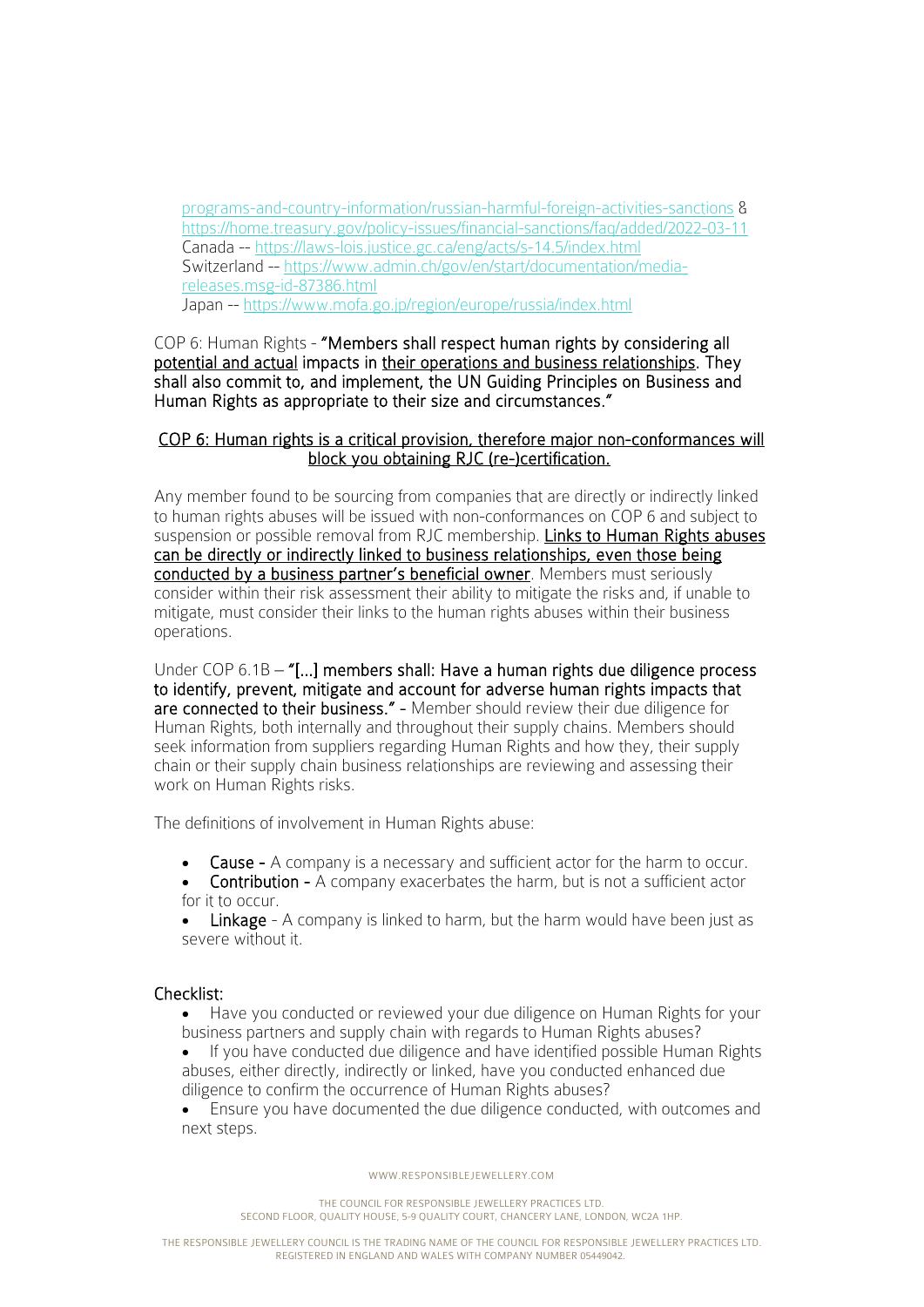• Document the actions taken as per the outcome of the due diligence. When undergoing your next COP audit, you will need to demonstrate to the auditor what actions, steps and on-going procedures were taken so that you are not contributing to Human Rights abuses.

## Resources:

- [Human Rights Watch Country Report](https://www.hrw.org/world-report/2021) provides an overview of risks.
- US State Department provides a global country report on [Human Rights.](https://www.state.gov/reports/2020-country-reports-on-human-rights-practices/)
- RJC provides a Human Rights due diligence toolkit that can be used to demonstrate the work done to ensure legal compliance: [toolkit.](https://www.responsiblejewellery.com/wp-content/uploads/RJC_Human_Rights_Due_Diligence_Toolkit_Nov2013_eng-1.zip?_ga=2.195569199.228443972.1646903534-1241297284.1643368648)

• UNGP on Business and Human rights provides additional tools and resources to provide guidance on what steps you should be taking: [here.](https://www.business-humanrights.org/en/big-issues/un-guiding-principles-on-business-human-rights/)

COP 7: Due diligence for responsible sourcing from conflict-affected and high-risk areas – "Members in the gold, silver, PGM, diamonds and coloured gemstones supply chain shall exercise due diligence over their supply chains in accordance with the OECD Due Diligence Guidance for Responsible Supply Chains of Minerals from Conflict-Affected and High-Risk Areas (the 'OECD Guidance') or other auditable due diligence frameworks recognised by the RJC to be aligned with the OECD Guidance ('RJC-recognised due diligence frameworks'), in ways appropriate to their size and circumstances."

# COP 7: Supply chain due diligence is a critical provision, therefore major nonconformances will block you obtaining RJC (re-)certification.

Members in the diamond and coloured gemstones supply chain should engage with their first-tier supply to obtain country of origin information on the materials that they are purchasing. For their precious metal supply chain, they must trace their supply chain back to a refiner and verify that they have collected the material in compliance with OECD. With the collected information, members must conduct due diligence risk assessments in a similar way to that of Human Rights (see above). Members must assess the information on the material origins to see whether certain risks are present. Those risks are (at a minimum) to align with Annex II risks as specified by OECD.

# CAHRAs and Annex II risks

These risks are:

1. Serious abuses **associated** with the extraction, transport or **trade of minerals**. This includes but is not limited to:

- any forms of torture, cruel, inhuman and degrading treatment;
- any forms of forced or compulsory labour;
- the worst forms of child labour:

• other gross human rights violations and abuses such as widespread sexual violence; and;

## • war crimes or other serious violations of international humanitarian law, crimes against humanity or genocide.

- 2. Direct or indirect support to non-state armed groups.
- **3.** Direct or indirect support to public or private security forces who illegally control, tax
- or extort money from mine sites, transportation routes and upstream actors.
- 4. Bribery and fraudulent misrepresentation of the origin of minerals.
- 5. Money laundering and non-payment of taxes and royalties due to governments.

WWW.RESPONSIBLEJEWELLERY.COM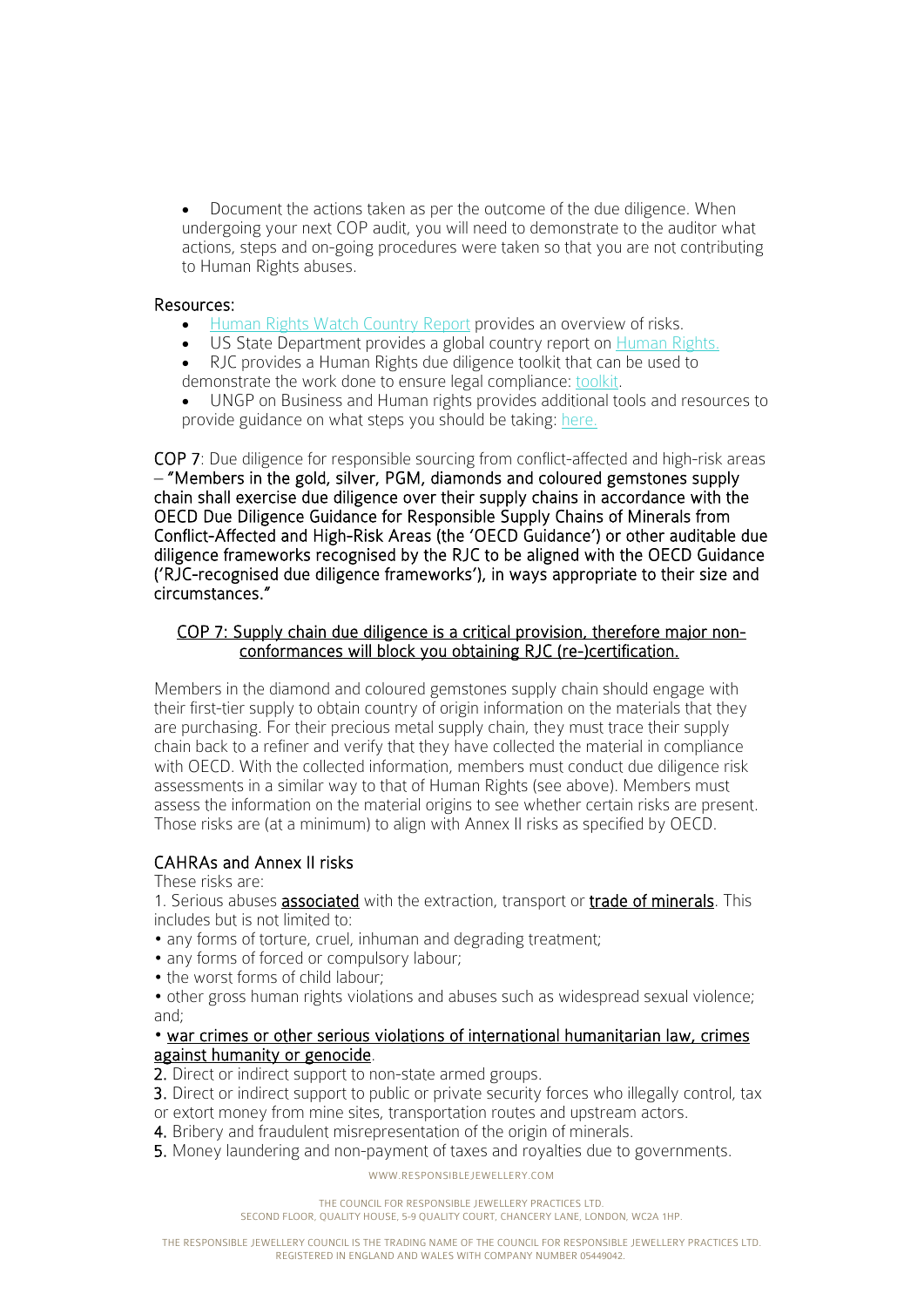OECD recommends that the appropriate response for: "Serious abuses associated with the extraction, trade and transport of minerals" is to "Immediately suspend or disengage from suppliers". It does state to "mitigate where possible" but if mitigation is not feasible, then members should consider immediately suspending or disengaging.

## Checklist:

- Have you conducted or reviewed your due diligence on your supply chain in alignment with OECD?
- Have you conducted due diligence and identified possible risks (at a minimum) identified in Annex II?
- Ensure you have documented the due diligence conducted, with outcomes and next steps.
- Document the actions taken as per the outcome of the due diligence. When undergoing your next COP audit, you will need to demonstrate to the auditor what actions, steps and on-going procedures have been enacted.

## Resources:

- [Heidelberg Conflict Barometer](http://www.hiik.de/?lang=en/) provides analysis of the most recent global conflict events.
- [Crisis watch](https://www.crisisgroup.org/crisiswatch#overview) interactive map indicates state of play in most significant global situations of conflict/potential conflict.
- The RJC provides a supply chain due diligence toolkit that can be used to demonstrate the work done to ensure legal compliance: [toolkit.](https://www.responsiblejewellery.com/support/cop-2019-walkthrough/provision-07/#download-rjc-due-diligence-member-toolkit)

COP 12 – KYC: Know Your Counterparty Policy and Procedures

Members shall document and apply Know Your Counterparty (KYC) policy and procedures for business partners that are suppliers and customers of gold, silver, PGM, diamonds, coloured gemstones or jewellery products containing these materials. The policy and procedures shall:

a. Establish the identity of the counterparty by checking government-issued identification. Where triggered by a risk assessment or applicable law, establish the beneficial ownership and principals of the counterparty.

## b. Verify that the counterparty and, if applicable, their beneficial owners are not named on relevant government lists for individuals or organisations implicated in money laundering, fraud or involvement with prohibited organisations and/or those financing conflict.

In alignment with COP 1, 6 & 7 members should take into review their supply chain partners and conduct KYC on these. Ensure that your suppliers and their beneficial owners do not present a significant risk to your business.

KYC procedures should enable you to identify all the suppliers and customers of gold, silver, PGM, diamonds, coloured gemstones or jewellery products containing these materials that you do business with (that is, your counterparties), including their beneficial owners, where triggered by a risk assessment or applicable law. Under current circumstances members must conduct KYC on beneficial owners. That

#### WWW.RESPONSIBLEJEWELLERY.COM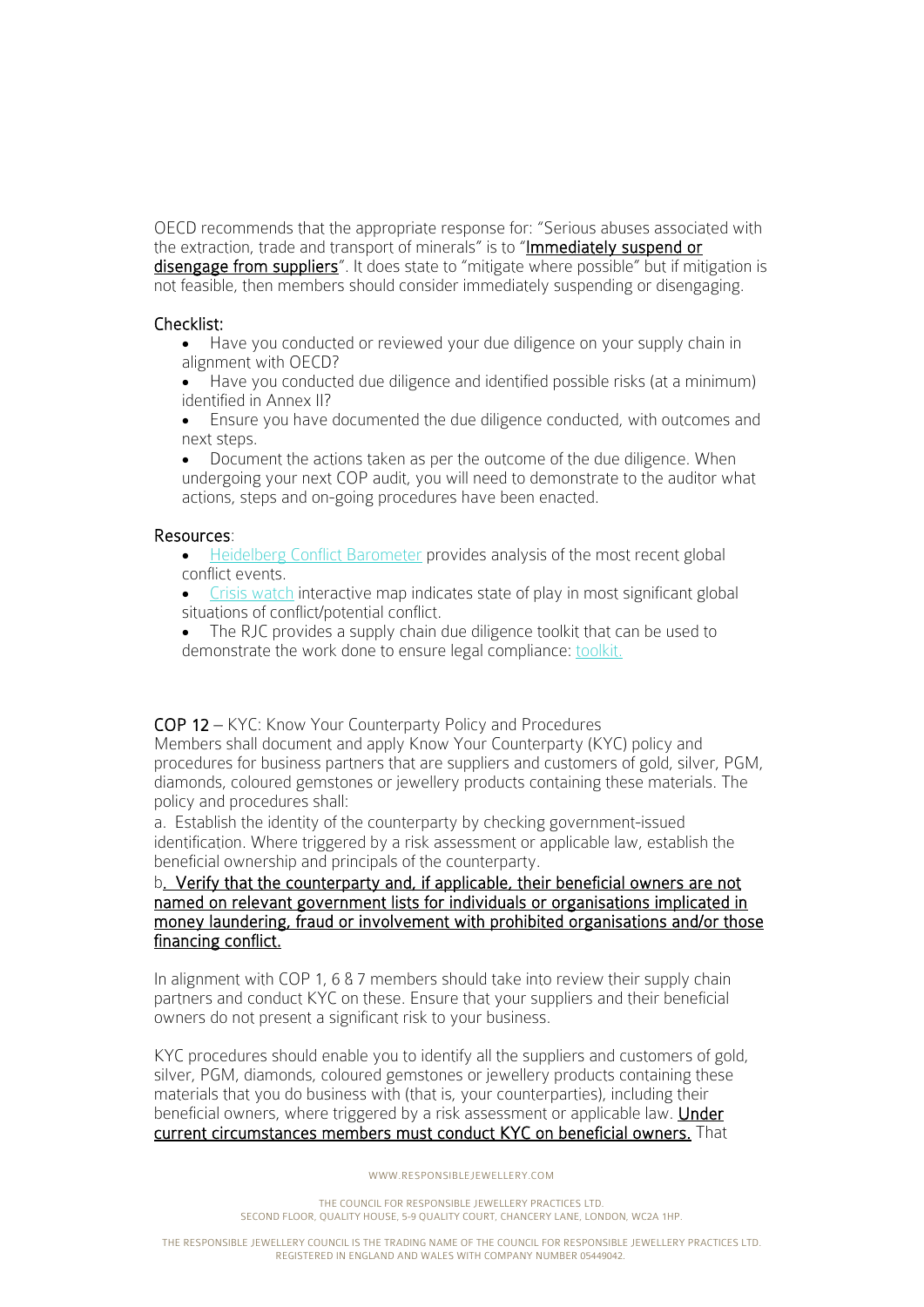means ensuring that you gather, review and keep records and information to verify the counterparty's identity, including, for example:

- Name of counterparty (company/organisation/individual).
- Registered address.
- Business address.
- Contact person and information.
- Date and country of incorporation.
- Business registration number.
- Names of parent company and subsidiaries.
- Description of core business activity (including sources of materials).

• Beneficial owners (subject to risk level). – If you're aware that beneficial owners do create a risk, ensure that this risk is considered amongst your review of COP 1,6,7.

- 
- Shareholders.
- Board of directors. • Management structure.
- Government, military or political affiliations.
- Financial information.
- Copies of relevant policies (that is, KYC policy, supply chain policy).

The identity information you need about your counterparty may be publicly available through, for example, its registration under a regulatory programme or industry association that verifies its members. This includes members of foreign stock exchanges that belong to the World Federation of Diamond Bourses, companies listed on the officially registered Belgian diamond companies website or the American Gem Trade Association. Relevant information may also be available through sector-specific initiatives that support KYC. For example, the Antwerp World Diamond Centre and the Federal Public Service Economy co-host an online database of registered diamond companies in Belgium that allows businesses to identify their counterparties.

# Checklist:

- Have you conducted or reviewed your KYC on your supply chain and business partners?
- If you have conducted KYC, have you verified their identity and that of beneficial owners?
- Ensure you have documented the KYC conducted, with outcomes and next steps.
- Document the actions taken as per the outcome of the KYC. When undergoing your next COP audit, you will need to demonstrate to the auditor what actions, steps and on-going procedures have been enacted.

#### Resources:

- US Department of the Treasury – [Office of Foreign Assets Control](https://home.treasury.gov/policy-issues/office-of-foreign-assets-control-sanctions-programs-and-information) provides a sanctions programme and information.
- FATE The Financial Action Task Force (FATF) is the global money laundering and terrorist financing watchdog. Review their recommendations and most recent plenary session in March 2022.

WWW.RESPONSIBLEJEWELLERY.COM